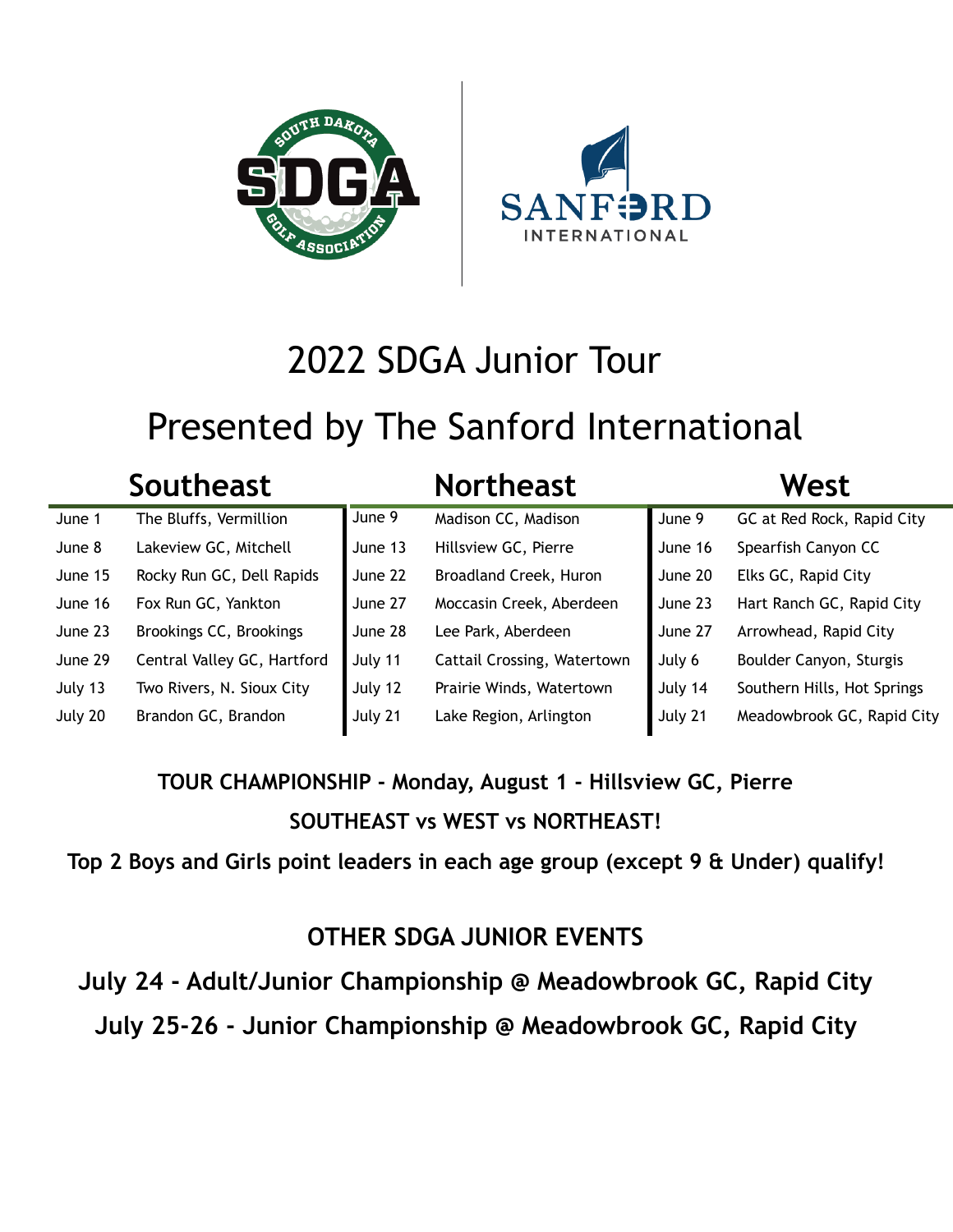



## **The SDGA Junior Tour presented by The Sanford International**

**Purpose:** The purpose of the SDGA Junior Tour is to provide quality and affordable competitive opportunities for junior golfers age 18 and under in South Dakota and our region. The courses will be played from appropriate lengths for each age division. There are no membership requirements, but all players are expected to be able to navigate themselves around the course with minimal supervision and within our pace of play guidelines, and to exhibit proper behavior on the course.

**Format:** The SDGA Junior Tour now has **five** divisions: 9 & Under (9 holes), 10-11 (9 holes), 12-13, 14-15, and 16-18.

**Eligibility:** Membership is open to any junior golfer age 6-18, and all 2022 high school graduates. Age group determined by age on June 1, 2022. Members can elect to play in an older age group when registering for each event.

**Fees:** Membership is \$59 plus \$10 per event.

**Events:** Members are eligible to compete in any of the 24 one-day events in three sections: West, Northeast, and Southeast.

**Point Leaders - Tour Championship:** Top finishers in each event earn points and point leaders in each section will be recognized. The top two boy and girl point leaders in each age division (except 9 & under) will be invited to compete in the SDGA Junior Tour Championship on Monday, August 1, at Hillsview GC in Pierre.

#### **Membership benefits:**

- Junior SDGA membership and GHIN Handicap
- Participation gift from Sanford Golf
- Complimentary daily ticket to the Sanford International Sept. 16-18 Minnehaha CC, Sioux Falls

**Sanford International Benefits:** September in Sioux Falls, South Dakota has a new meaning! As the presenting sponsor, Sanford International is excited to provide a complimentary Sanford Power Golf Academy Youth Pass to registered participants. Additional passes may be purchased to experience a world class, professional golf event.